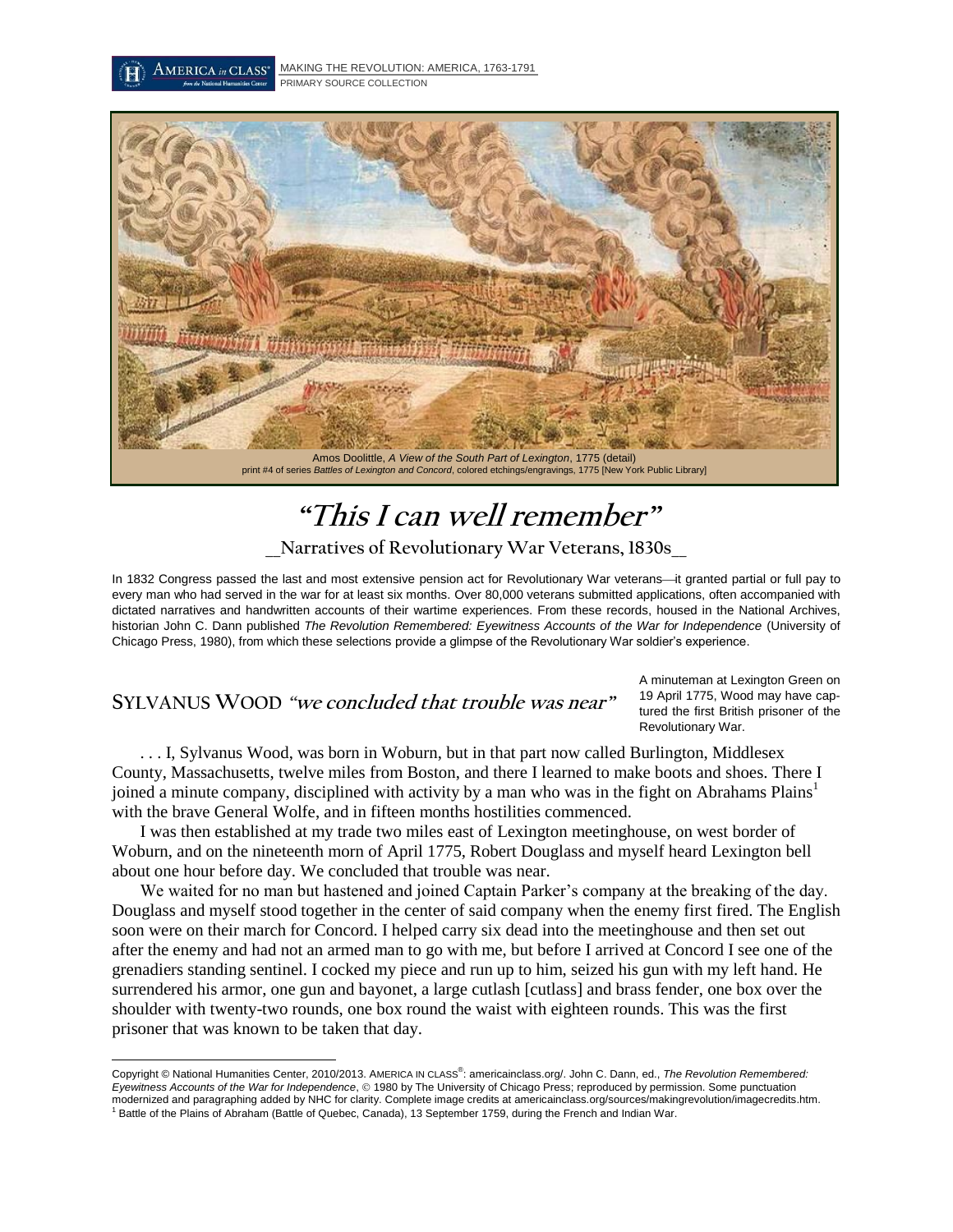### **MICHAEL GRAHAM "the disaster of that day"**

On the next morning, the battle commenced about the break of day or perhaps a little before. At the Narrows, where Lord Stirling commanded, there was a pretty heavy cannonading kept up and occasionally the firing of small arms, and from the sound appeared to be moving slowly towards Brooklyn. This continued for hours. At length the firing commenced above us and kept spreading until it became general almost in every direction.

We continued at our post until I think about twelve o'clock, when an officer came and told us to make our escape, for we were surrounded. We immediately retreated towards our camp. We had went but a small distance before we saw the enemy paraded in the road before us. We turned to the left and posted ourselves behind a stone fence; from the movements of the enemy, we had soon to move from this position. Here we got parted, and I neither saw officers or men belonging to our party (with the exception of one man) during the balance of that day. I had went but a small distance before I came to a party of our men making a bold stand. I stopped and took one fire at the enemy, but they came on with such rapidity that I retreated back in the woods. Here I met Colonel Miles, a regular officer from Pennsylvania, and Lieutenant Sloan, a full cousin of my own. As soon as I had loaded my gun, I left them (Colonel Miles was taken prisoner and Lieutenant Sloan killed), as the firing had ceased where I had retreated from. I returned to near the same place. I had not been at this place I think more than one minute before the British came in a different direction from where they were when I retreated, firing platoons as they marched. I turned and took one fire at them and then made my escape as fast as I could. By this time our troops were routed in every direction.

It is impossible for me to describe the confusion and horror of the scene that ensued: the artillery flying with the chains over the horses' backs, our men running in almost every direction, and run which way they would, they were almost sure to meet the British or Hessians. <sup>2</sup> And the enemy huzzahing when they took prisoners made it truly a day of distress to the Americans. I escaped by getting behind the British that had been engaged with Lord Stirling and entered a swamp or marsh through which a great many of our men were retreating. Some of them were mired and crying to their fellows for God's sake to help them out; but every man was intent on his own safety and no assistance was rendered. At the side of the marsh there was a pond which I took to be a millpond. Numbers, as they came to this pond, jumped in, and some were drowned. Soon after I entered the marsh, a cannonading commenced from our batteries on the British, and they retreated, and I got safely into camp. Out of the eight men that were taken from the company to which I belonged the day before the battle on guard, I only escaped. The others were either killed or taken prisoners.

At the time, I could not account for how it was that our troops were so completely surrounded but have since understood there was another road across the ridge several miles above Flatbush that was left unoccupied by our troops. Here the British passed and got betwixt them and Brooklyn unobserved. This accounts for the disaster of that day.

### **JOSEPH RUNDEL "'Stop . . . or I'll take your head off'"**

 $\overline{a}$ 

At age 16, Rundel witnessed the "stone steps" escape of Gen. Israel Putnam during a British attack. Captured and imprisoned, he planned a successful escape.

On the day or day after I enlisted, General Putnam, whose headquarters were at Reading, Connecticut, was visiting Horseneck, one of the outposts. He saw me at that place, at what was called the Picket Fort. He told me I looked too young (I was then in my sixteenth year) to go into the line and said he would take me as his waiter. I told him I should like it. . . .

A few days after I enlisted, the British, being a part of General Tryon's forces, I believe, attacked our men. Our men had stationed near the meetinghouse a cannon or two, which fired upon the enemy till they approached in so great force and so near that General Putnam ordered his men to retreat and save themselves the best they could. He also retreated on his horse at full speed, pursued closely by the British

 $^2$  Hessians: soldiers contracted through Prussian (German) nobles to fight in the British army during the American Revolution.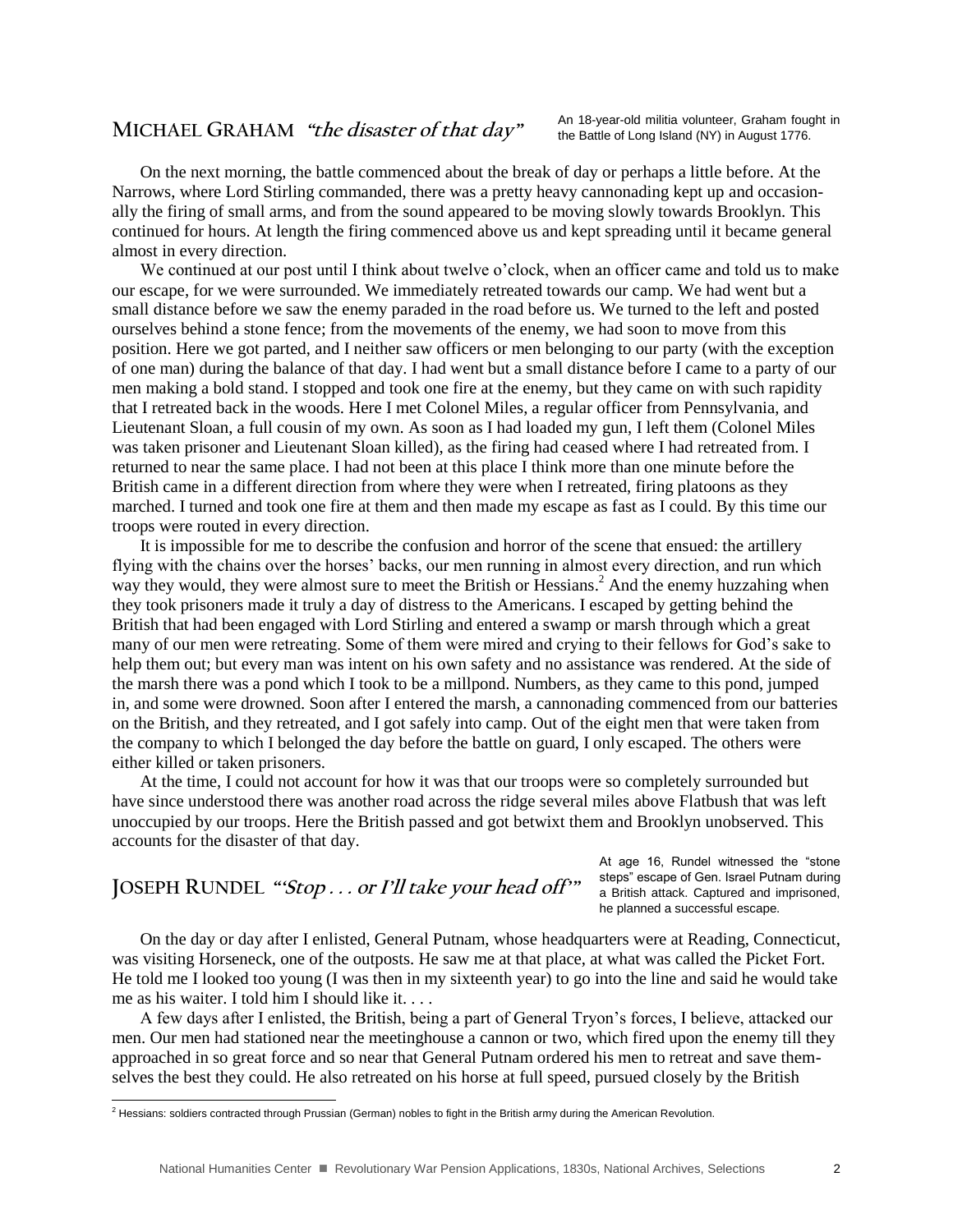horse [cavalry]. He made down a flight of stone steps, the top of which were about sixty rods (I should think) from the meetinghouse. He did not ride down more than fifteen or twenty of them (there being, I think, about one hundred of them in the whole). He then dismounted and led down the horse as fast as possible. I was at the bottom of the steps as soon as he was. He then mounted his horse, told me to make my escape to a swamp not far off, and he rode off.

By the time the British horse, who had gone around the hill by the usually traveled road, come in tight pursuit, I run towards the swamp. One of the dragoons (I think there were six who come round the hill) took after me. As I was getting over a stone wall, he overtook me. He halloed, "Stop, you little devil, or I'll take your head off." In attempting to get over the wall, my foot slipped. He struck my left arm with his cutlass and inflicted a wound, the scar of which is still visible. I surrendered. He took me to Kingsbridge near New York City. From there I was sent with other prisoners to the Sugar House in the city of New York and there confined. I remained there about three months.

 $\overline{a}$ 



As I was young and small of my age, they permitted me in the daytime to be out, and I was sent to bring water and do chores about the yard. Some others of the prisoners were also permitted to be out. It was the custom at night to lock us up. The names were called over, and care taken to see all were in. I had gained the confidence of a Hessian soldier named Michael Hilderbrand. He could speak broken English. He was one of our guard at the Sugar House. I proposed to him to go off with me. He at first declined, saying that they would catch and shoot him. He finally consented, and we agreed upon a plan. When he stood sentinel, it being dusk, when our names were called over to go in and be locked up, he secreted me under his watch cloak. When my name was called, he said that I had gone in.

After dark, we started from the Sugar House and went with all haste out of the city about three miles on the Hudson River. We then made a float of some posts we procured from the fence and some slabs and boards and got over the river on the Jersey side. We slept in the bushes. Early next morning we went to a house. They asked us to come in. We declined, as we were lousy [full of lice]. They brought us out some victuals. We then made our way to West Point, where we arrived the next day about dark. The name of the person to whose house we stopped as above was Ephraim Darby. I have known him since. He lived in Cairo, Greene Country, New York, and died there about twenty years since. I stayed at West Point two days. They gave myself and Hilderbrand some new clothes. From West Point, I went with Hilderbrand to Horseneck and there again went into General Putnam's service as waiter. I stayed there about five weeks. General Putnam then went to West Point. I went there also on one of the baggage wagons.

I continued at West Point as such waiter till I was discharged, which was in December 1779, the last of the month I think. $3$ 

<sup>3</sup> Rundel's application was turned down because he had served as a waiter and not as a soldier. Dann, ed., *The Revolution Remembered*, p. 65.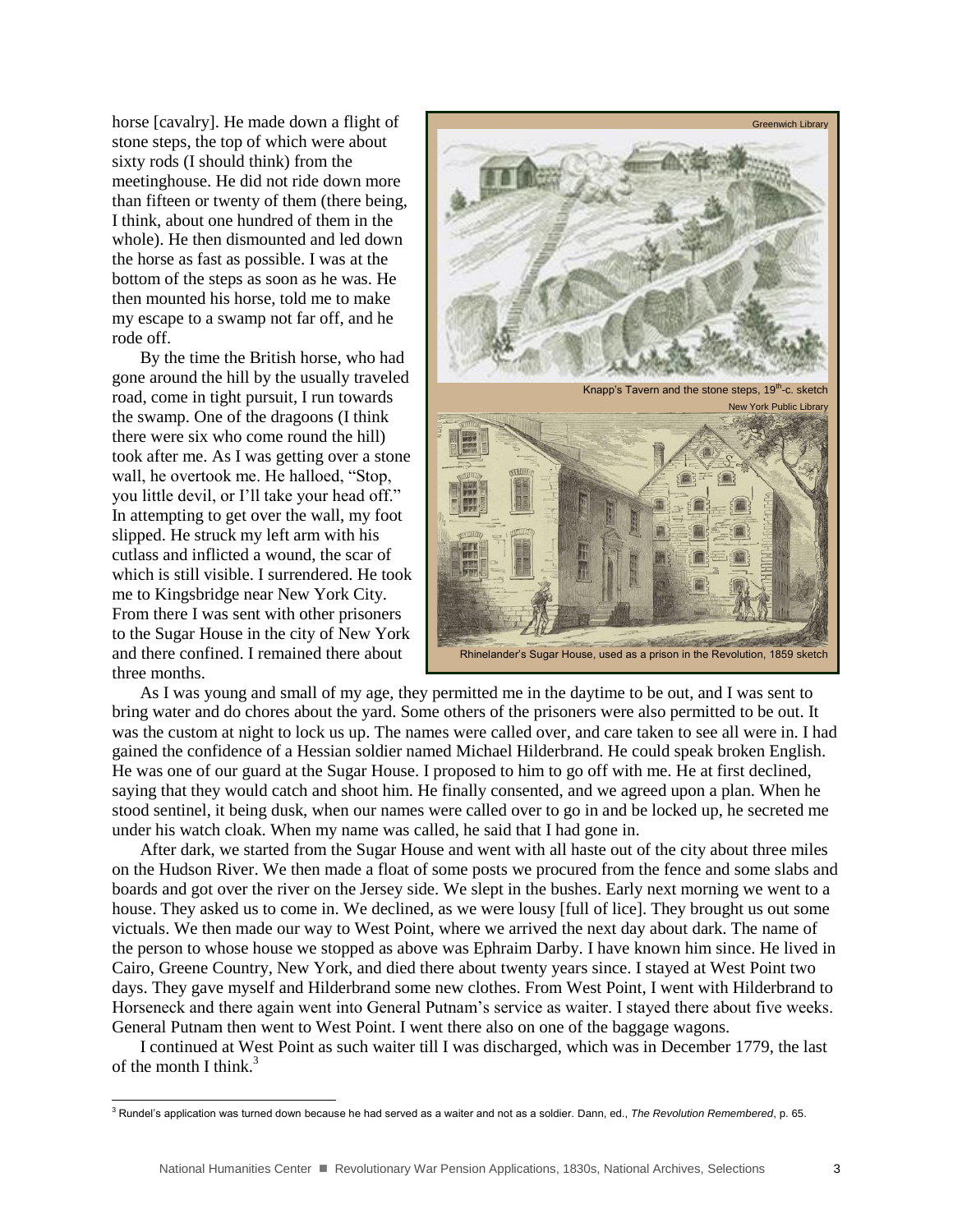#### **RICHARD WALLACE "I was not a great swimmer"**

. . . [British] General Burgoyne was so hemmed in and surrounded by [American] General Gate's army that he could not escape, only by forcing his way to Lake George and there

taking shipping to Lake Champlain<sup>4</sup> and proceeding on to Canada. To prevent this, General Gates contrived to cut off the British watercraft on Lake George, and for that purpose sent two detachments of five hundred men each, one on the west side of the lake to the south side of the mountains that lie south of Ticonderoga, where our troops were ordered to halt. I belonged to this detachment. <sup>5</sup>

Directly after halting, Colonel Brown came to me and inquired if I could swim. I told him I was not a great swimmer. He said he wanted me to swim a little way but did not then tell me where or for what purpose. After excusing myself a little, I agreed to swim [as] he was exceedingly earnest to have me engage. He then said he wanted a man to go with me and enquired who would volunteer in the service. A man by the name of Samuel Webster offered himself and said he was a great swimmer. Colonel Brown engaged him to go with me. This done, Colonel Brown called several officers and some soldiers, and we all set off together and travelled up the mountain a few miles until we came in full view of the British encampment, and, after reconnoitering the mountain east and west for about three miles and taking observations, the officers arranged all things for an attack at break of day the next morning.

Colonel Brown then called Webster and myself and told us of "the little way" he wished us to swim, which was nothing less than across Lake Champlain, then in view about five miles distant. He accordingly gave us our instructions, both verbal and written, and then we made our [way] over rocky mountains and through hurricanes of fallen trees to the lake, where we arrived a little before sunset, so near the enemy's ships that we could see them walk on their decks and hear them talk, and had they seen us they might have reached us with their grapeshot.

With deep anxiety for the event, we undressed, bound our clothes upon our backs, drank a little ginger and water, and entered the cold waters of the lake, here about a mile in width. Webster went forward, and I followed. After proceeding a few rods, I was on the point of turning about. The water was so chilling I thought I could never reach the opposite shore, but when I reflected that the lives of many of my countrymen might depend upon the success of my effort, I resolved at every hazard to go forward, and

if I perished I should die in the best of causes. When we had got into the middle of the lake, the wind blew and dashed the water onto our bundles of clothes and wet them and made them very heavy. And the garter with which I bound on my bundle swelled and got across my throat and choked me and exceedingly embarrassed me. When we had swam about two-thirds across, I found myself almost exhausted and thought I could not proceed further. But at the instant I was about giving up, the Lord seemed to give me new courage and strength, and, shifting my manner of swimming a little, I went forward and soon discovered a tree directly before, about twenty rods from the shore. This tree I reached with a struggle and



showing the positions of Fort Ticonderoga and Fort Independence (1911 colored lantern slide); site of Wallace's and Webster's crossing a few miles south of this point

l

<sup>4</sup> Among the "finger lakes" of upper New York state.

 $5$  Dann, p. 96.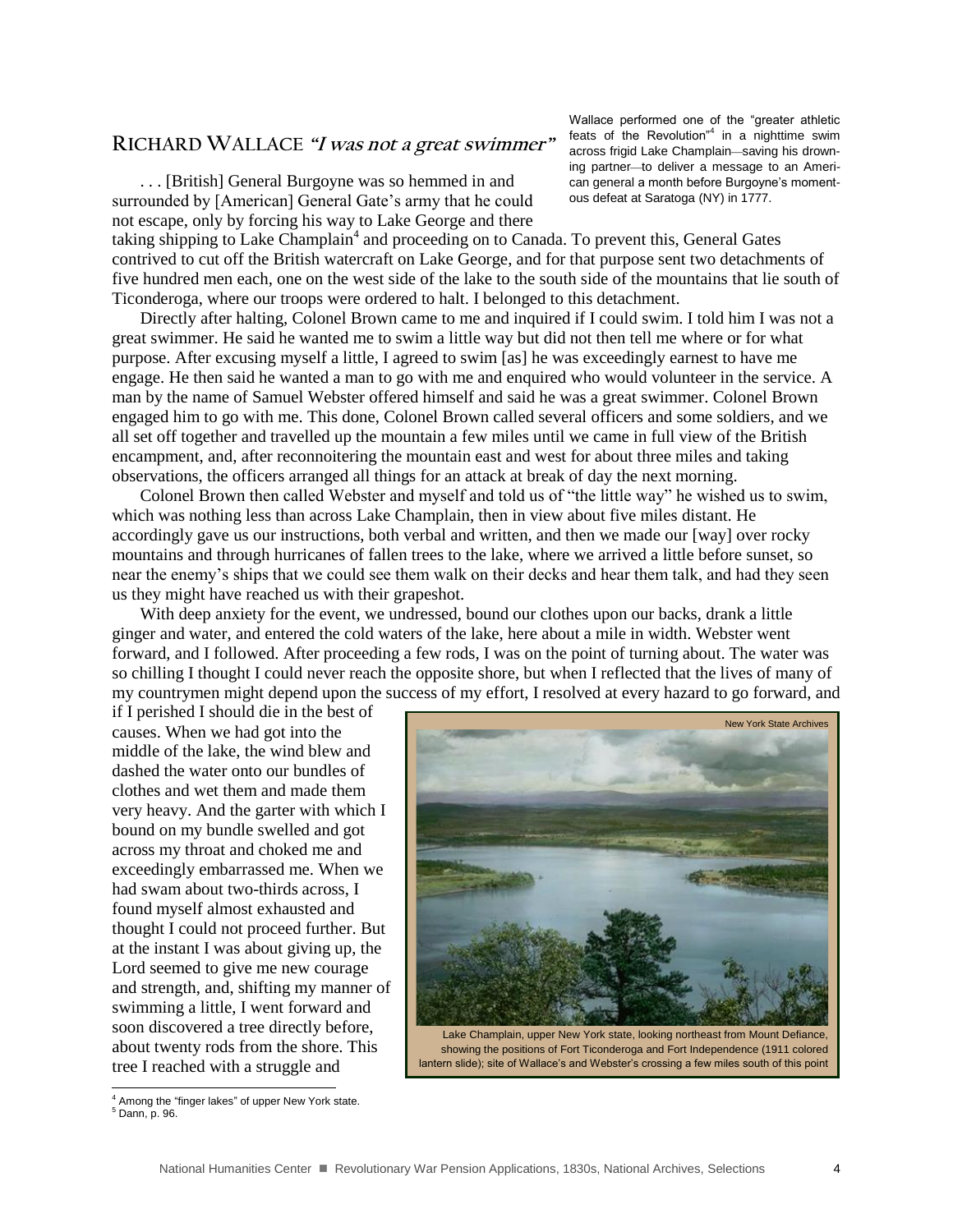thought I could not have obtained the shore if it had been to the gain the world. The tree was large, and I made out to get onto it and adjust my bundle.

At this instant Webster, who was about twelve rods north of me, cried out, "For God's sake, Wallace, help me, for I am a'drowning!" The cry of my companion in distress gave me a fresh impulse. I swam to the shore, ran opposite to him, and directly found there poles, which had been washed upon the beach, about twelve or fifteen feet long. I flung one toward him, but it did not reach him. I flung the second without success. The third I pushed toward him until the further end reached him; he seized it and sunk to the bottom. I then exerted myself with all my might and drew him out, I hardly know how. As soon as he came to a little and could speak, he cried out, "O Lord God, Wallace, if it had not been for you, I should have been in the eternal world." I told him not to make any noise, as the enemy might be watching us in ambush.

I then wrung his clothes and dressed him and put on my own, and we set out to find the American encampment. But it soon became so dark that we lost our way, and in a short time we found ourselves in an open field near the enemy's guard. We then returned into the woods and remained in a secure place until the moon rose, which appeared to rise directly in the west. I, however, told Webster the moon must be right, and we travelled on until we came to the road that led north and south, just as the enemy fired their nine o'clock gun. But we did not know whether to go north or south. Our object was to find General Warner's encampment and deliver our express to him. But we were not certain whether he was north or south of us, and we might fall into the enemy's hands, let us go which way we would, and the whole plan of our officers fail of success. In this trying dilemma, we agreed that one should go north, followed by the other at few rods distance, and risk his life to the best advantage, and if taken by the enemy, the hind one should go south and deliver the express. It fell to my lot to go forward, and, after I had travelled about an hour, I came to a sentry who hailed me and said, "Who comes there?"

I answered, "A friend."

He asked, "A friend to whom?"

I asked him whose friend he was.

He then said, "Advance and give the countersign."

This I could not do, as I did not know the countersign of this detachment. I knew the sentry was an American from his voice, yet he might be a Tory [Loyalist] in the British service. I then asked him in a pleasant voice if there was another sentry near and if he would call him. He did so, and to my great joy, I knew the man and informed them at once that I was a friend to America and had brought an express to their commander and requested to be conducted to him immediately, and, calling Webster, who was a few rods behind, we were conducted by an officer and file of men to General Warner's quarters and delivered our message, both written and verbal. I also informed General Warner that the British were much nearer than he imagined, and that unless everything was still kept in the camp, the plan would yet fail. He then ordered all lights be extinguished and no noise to be made. We then retired a little into the woods and lay down cold and west in blankets furnished us by the commissary, and when we awoke in the morning all our troops destined to this service on both sides of the lake were in motion. The Indian spies took possession of all the watercraft belonging to the British on Lake George, and about five hundred prisoners were taken.

### **JEHU GRANT "the songs of liberty that saluted my ear"**

Jehu Grant, an enslaved black man in Rhode Island, was one of hundreds of African Americans who fought with the American or British forces.

I was then grown to manhood, in the full vigor and strength of life, and heard much about the cruel and arbitrary things done by the British. Their ships lay within a few miles of my master's house, which stood near the shore, and I was confident that my master traded with them, and I suffered much from fear that I should be sent aboard a ship of war. This I disliked. But when I saw liberty poles and the people all engaged for the support of freedom, I could not but like and be pleased with such thing (God forgive me if I sinned in so feeling). And living on the borders of Rhode Island, where whole companies of colored people enlisted, it added to my fears and dread of being sold to the British. These considerations induced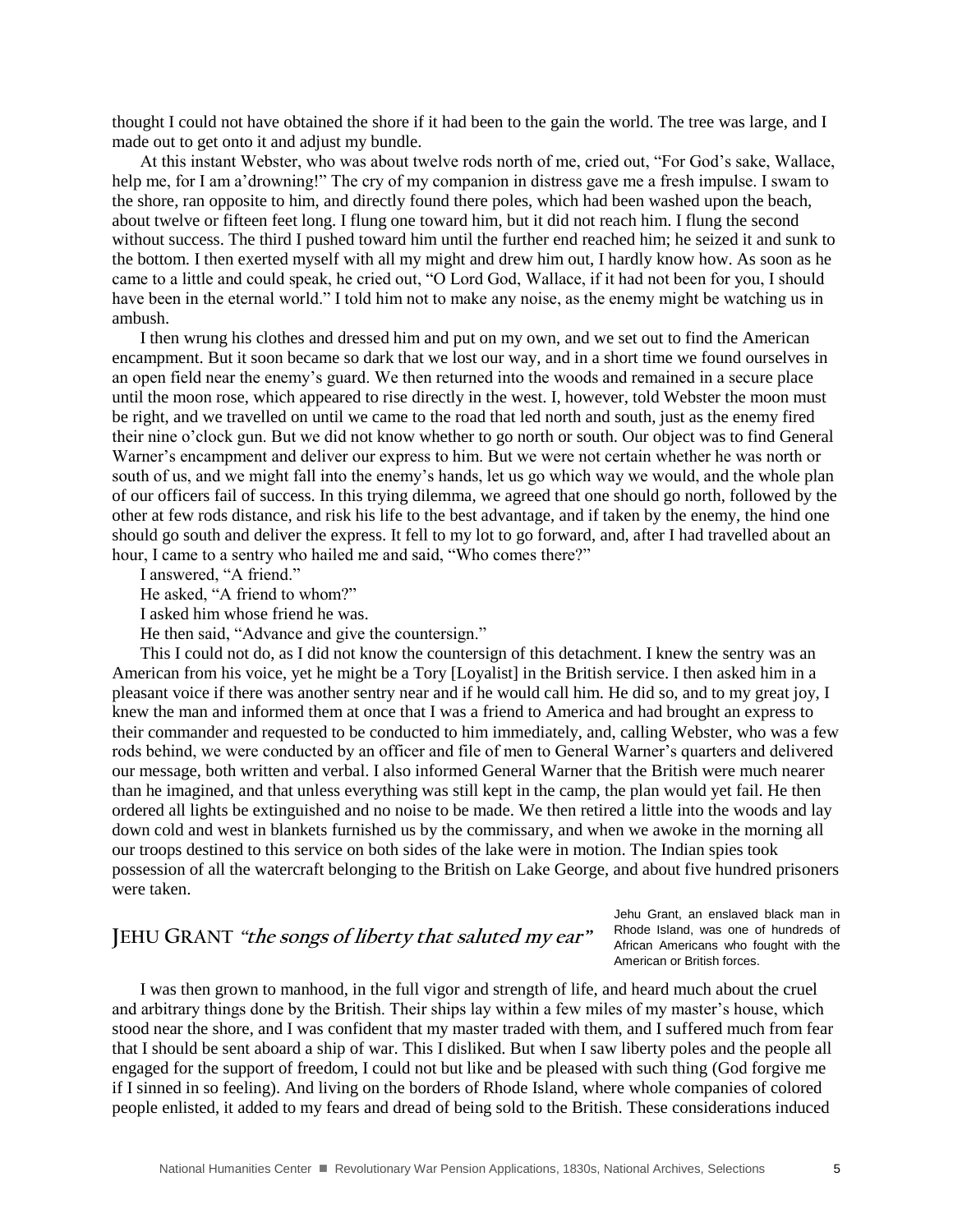me to enlist into the American army where I served faithful about ten months, when my master found and took me home. Had I been taught to read or understand the precepts of the Gospel, "Servants obey your masters," I might have done otherwise, notwithstanding the songs of liberty that saluted my ear, thrilled through my heart. But feeling conscious that I have since compensated my master for the [financial] injury he sustained by my enlisting, and that God has forgiven me for so doing and that I served my country faithfully, and that they, having enjoyed the benefits of my service to an equal degree for the length [of] time I served with those generally who are receiving the liberalities of the government, I cannot but feel it becoming me to pray Your Honor to review my declaration on file and the papers herewith amended.<sup>6</sup>

### **JOHN M<sup>c</sup>CASLAND "to shoot a man down in cold blood"**

A native frontiersman, McCasland served as a company scout near Valley Forge, Pennsylvania, in 1778.

And on one occasion, sixteen of us were ranging about hunting Hessians, and we suspected Hessians to be at a large and handsome mansion house in Bucks County, Pennsylvania, about sixteen miles from Philadelphia. We approached near the house and discovered a large Hessian standing in the yard with his gun, as a sentinel we supposed, and by a unanimous vote of the company present it was agreed on that Major McCorman or myself, who were good marksmen, should shoot him (McCorman was then a private). We cast lots, and it fell to my lot to shoot the Hessian. I did not like to shoot a man down in cold blood. The company present knew I was a good marksman, and I concluded to break his thigh. I shot with a rifle and aimed at his hip. He had a large iron tobacco box in his breeches pocket, and I hit the box, the ball glanced, and it entered his thigh and scaled the bone of the thigh on the outside. He fell and then rose. We scaled the yard fence and surrounded the house. They saw their situation and were evidently disposed to surrender. They could not speak English, and we could not understand their language. At length one of the Hessians came out of the cellar with a large bottle or rum and advanced with it at arm's length as a flag of truce. The family had abandoned the house, and the Hessians had possession. They were twelve in number. We took them prisoners and carried them to Valley Forge and delivered them up to General Washington.

### **GARRET WATTS "I was amongst the first that fled"**

l

In the decisive 1780 British victory at Camden, South Carolina, Watts fled from a British cavalry charge with fellow soldiers.

I well remember everything that occurred the next morning. I remember that I was among the nearest to the enemy, that a man named John Summers was my file leader, that we had orders to wait for the word to commence firing, that the militia were in front and in a feeble condition at that time. They were fatigued. The weather was warm excessively. They had been fed a short time previously on molasses entirely. I can state on oath that I believe my gun was the first gun fired, notwithstanding the orders, for we were close to the enemy, who appeared to maneuver in contempt of us, and I fired without thinking except that I might prevent the man opposite from killing me. The discharge and loud roar soon became general from one end of the lines to the other. Amongst other things, I confess I was amongst the first that fled. The cause of that I cannot tell, except that everyone I saw was about to do the same. It was instantaneous. There was no effort to rally, no encouragement to fight. Officers and men joined in the flight. I threw away my gun, and, reflecting I might be punished for being found without arms, I picked up a drum, which gave forth such sounds when touched by the twigs I cast it away. When we had gone, we heard the roar of guns still, but we knew not why. Had we known, we might have returned. It was that portion of the army commanded by de Kalb fighting still. De Kalb was killed. General Dickson was wounded in the neck and a great many killed and wounded even on the first firing. After this defeat, many of the dispersed troops proceeded to Hillsboro in North Carolina. I obtained a furlough from General Dickson and had permission to return home a short time. This last tour was for the space of three months and truly laborious.

 $6$  After the war Grant purchased his freedom and settled in Connecticut. His pension application was denied because he had been a fugitive from his slaveholder. (The Pension Office in the 1830s was dominated by southerners.) Dann, p. 26.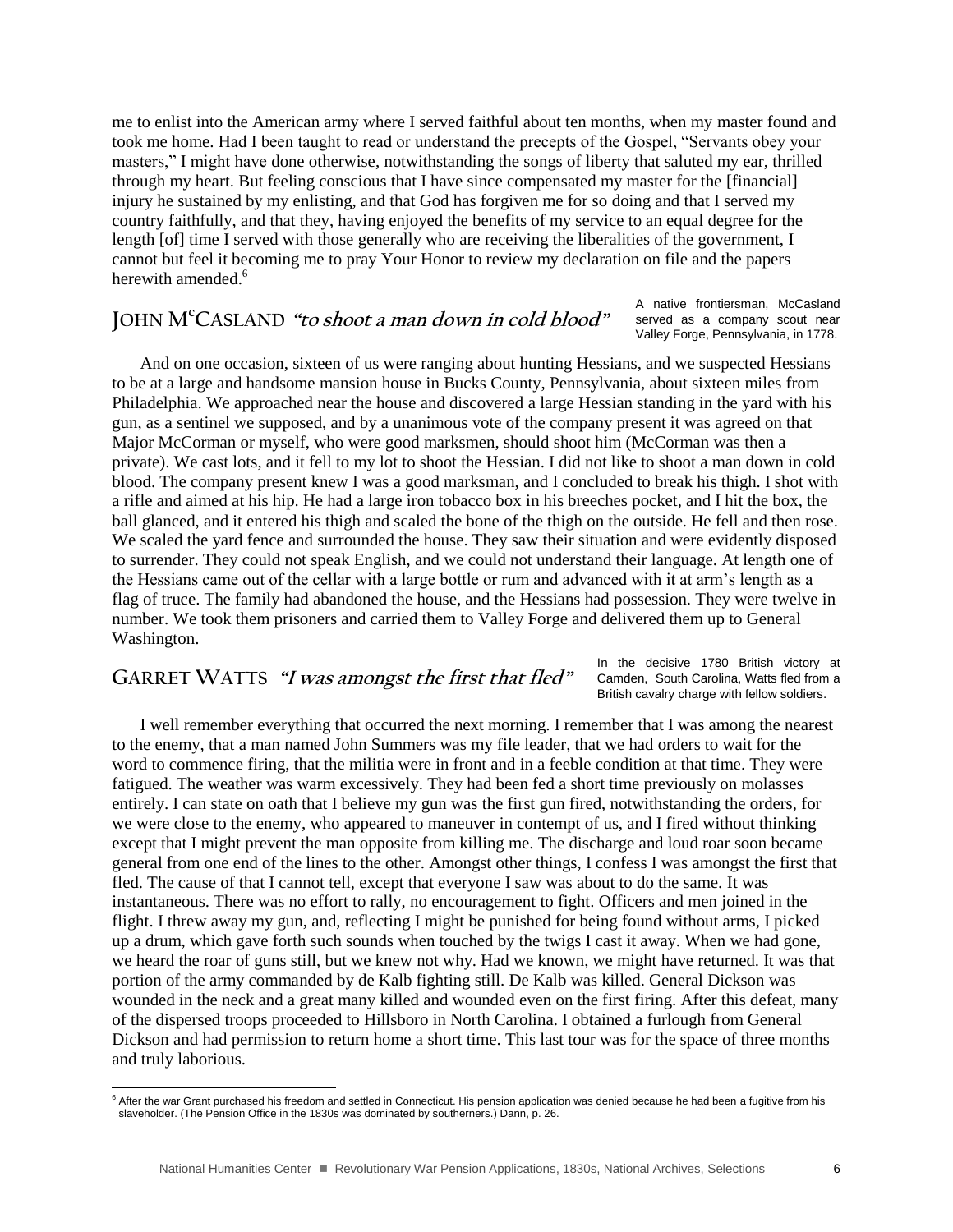### **JAMES FERGUS "we pretended to be a party of Loyalists"**

In 1779 Fergus joined a South Carolina militia regiment to fight the British and Loyalists in Georgia.

It was a very wet winter, the roads exceedingly deep. We had two hundred miles from where we started to Augusta [Georgia], where we were to join General Williamson. We had a very uncomfortable march and a tedious time on the road. I think there was eight days on the way the sun never appeared to us; it sometimes rained incessantly, and frequently showery. This I can well remember — all that time, the clothes on my back was not dry, nor had I them off, for we had generally to encamp in the woods and always to take care of our horses. What time we got there, I cannot now recollect. However, General Williamson sent us on from Augusta to join General Ashe at Briar Creek time enough to get defeated.

Some days after we got there, we got intelligence of the English coming up the opposite side of the creek from Ebenezer, where they lay between us and Savannah. The river was very full by reason of the late rains; the backwater extended up the creek twelve miles at least to where it was fordable from where we lay. To ascertain the truth of this report, forty of us were ordered up the creek to reconnoiter. With this party I went. We set out late in the evening with a guide. About midnight we came to a house where was a woman and children. We pretended to be a party of Loyalists from North Carolina coming to join the British and wished to know if she could inform us where they lay and how we could get to them. The woman seemed delighted and told us they were encamped about a half a mile from us on the bank of the creek; that they were on their way to drive the rebels out of the forks and would make us very welcome; her husband was then with them at the creek; that it would be best to wait till morning before we joined them, or at least till her husband came home, for fear they might mistake us for rebels. From her we got all the intelligence we wanted, and after giving our horses plenty of oats we returned to camp the next day and gave General Ashe the above account, and that we might expect them on us the next day at farthest.

### **MOSES HALL "I felt such horror as I never did before"** 1781, Hall witnessed the killing of prisoners

The evening after our battle with the Tories,<sup>7</sup> we having a considerable number of prisoners, I recollect a scene which made a lasting impression upon my mind. I was invited by some of my comrades to go and see some of the prisoners. We went to where six were standing together. Some discussion

taking place, I heard some of our men cry out, "Remember Buford,"<sup>8</sup> and the prisoners were immediately hewed to pieces with broadswords. At first I bore the scene without any emotion, but upon a moment's reflection, I felt such horror as I never did before nor have since, and, returning to my quarters and throwing myself upon my blanket, I contemplated the cruelties of war until overcome and unmanned by a distressing gloom from which I was not relieved until commencing our march next morning before day by moonlight. I came to Tarleton's<sup>9</sup> camp, which he had just abandoned leaving lively rail fires. Being on the left of the road as we marched along, I discovered lying upon the ground something with appearance of a man. Upon approaching him, he proved to be a youth about sixteen who, having come out to view the British through curiosity, for fear he might give information to our troops, they had run him through with a bayonet and left him for dead. Though able to speak, he was mortally wounded. The sight of this unoffending boy, butchered rather than be encumbered in the [illegible] on the march, I assume, relieved me of my distressful feelings for the slaughter of the Tories, and I desired nothing so much as the opportunity of participating in their destruction.



While fighting Loyalists in North Carolina in

and a noncombatant.

<sup>&</sup>lt;sup>7</sup> Battle of Haw River, North Carolina, February 1781.

<sup>8</sup> Abraham Buford had been the Continental Army officer at the 1780 Battle of Waxhaws in South Carolina. Americans attempting to surrender were shot and bayoneted to death by the Loyalists, an event reviled by the Patriots as the "Waxhaw Massacre."

**<sup>9</sup> Banastre Tarleton, British commander of the Loyalist regiment.**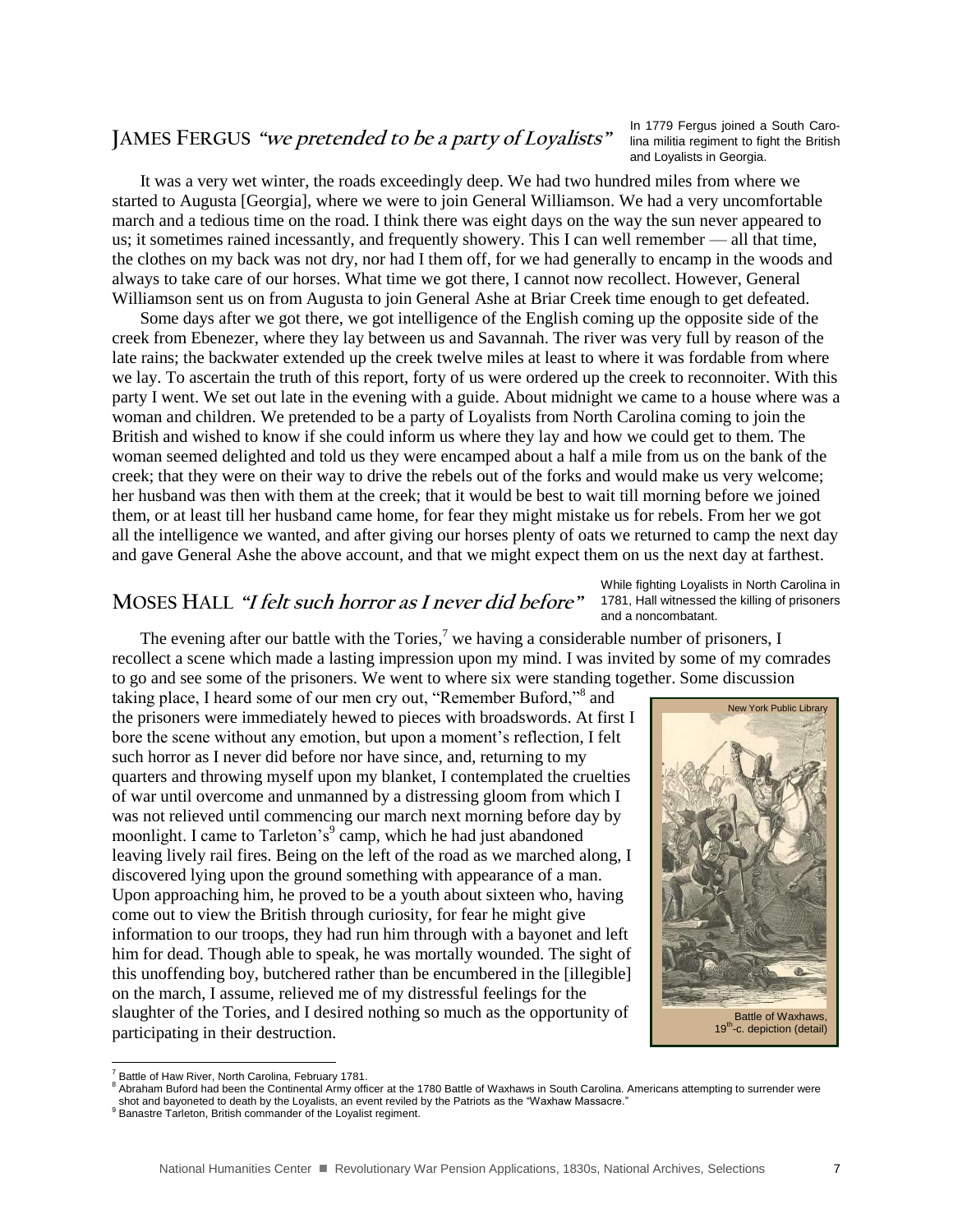### **JOHN INGERSOLL "we laid a plan for our escape"**

While serving on a lookout boat off New Jersey, Ingersoll was captured and spent two months on a British hospital prison ship, the *Huntress*.

I remained on board the *Scorpion*<sup>10</sup> about three weeks. It being then in the month of July, I was taken sick with a camp fever, when I was removed out of the *Scorpion* and put on board the *Huntress*, also a prison ship but then converted into an hospital. I was on board the *Huntress* but a short time, when I was attacked with dysentery. Here I thought would be an end to my sufferings, but, although death relieved some of my messmates from the horrors of that prison (Captain Willets was among the number who fell a victim to the disease), I was one among those who recovered. The water was bad and the provisions worse. Our allowance was a half pound of mutton per day, but, to our surprise, when the mutton came on board it was only the heads of sheep with the horns and wool thereon. Our bread was oatmeal, neither sifted nor bolted. Our manner of preparing it was as follows: pound up a sheep's head until the bones were all broken, then sink the oatmeal in a bowl of water and float out the hulls; with this we would thicken the broth and thus we kept soul and body together.

I had been on board about two months, sometimes almost famished for the want of provisions, when the officers of the hospital ship made a proposal to me. In case I would keep the cabin clean, boil their teakettle, black their boots, etc., I should have a hammock to sleep in, should be better fed, and should be exchanged when the rest of my company was. I accordingly accepted of the offer. The hospital ship was anchored in what is called Buttermilk Channel<sup>11</sup> with their cables and anchors. The center one was a tremendous chain cable. There were but one gun kept on board said ship, and that was an English musket which the officers kept in the cabin. There were about two hundred prisoners on board said ship, with seven officers and one physician.

I had been doing my duty in the cabin about two weeks, when we laid a plan for our escape. It was as follows. One day while the officers were absent on Long Island, I took down the said musket, poured out the priming, poured water in the barrel of the gun until the load became thoroughly wet. I then wiped the pan thoroughly dry, reprimed her, and put her back in her place. One or two days had elapsed, but we could get no boat wherein to make our escape, for they universally at night chained and locked her fast.

An opportunity at length presented itself, to wit, the officers had a mind to go on shore, and, it being tremendous stormy weather, they unlocked their boat from the chain, brought her up alongside, and ordered a boy to get into the boat and bail the water out of her. I had communicated the secret of the gun being out of order to some of my fellow prisoners, and there being at time a heavy storm, with the wind blowing directly upon the Jersey shore together with a thick, dense fog in the air, we considered this a favorable time to make our escape. We accordingly embraced the opportunity which then offered.



 $^{10}$  British prison ship.

<sup>11</sup> New York Bay, near Brooklyn. Most British prison ships were moored in the harbor of New York City and in the Hudson River, their masts removed.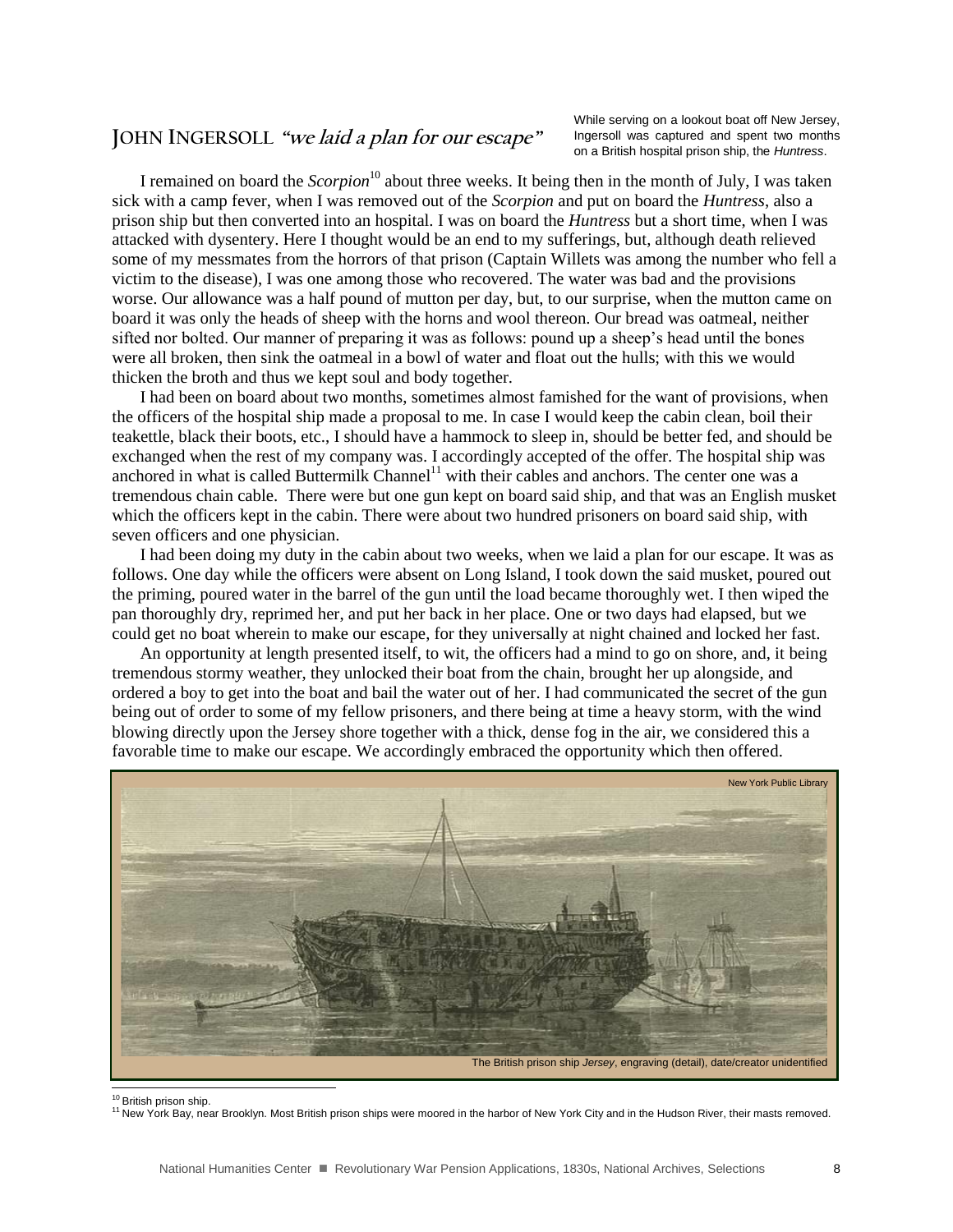Seven prisoners (besides the boy which was in the boat) sprang into the boat. We shoved off, but before we had fairly cut the boat loose, one of the officers came on deck and discovered us. He screamed out for the gun, which he readily obtained, took aim at us, but as he pulled trigger, she only flashed. He reprimed her, but as oft as he pulled trigger, she would only flash. They then abandoned their musket, all ran upon the quarterdeck, halloed as loud as they could to give the alarm to the fleet then laying at anchor around us, but the wind was blowing so heavy it was impossible for them to be heard at even so short a distance. They then hoisted a flag on the flagstaff on the stern of the ship as a signal of distress, but, the fog being so dense, none of the fleet discovered it. By this time we were pretty nearly over to the Jersey shore, which we reached at length.

We landed on an island in the meadow called Communipaw, between Staten Island and Paulus Hook, but here we were in great danger of being taken up as runaways, for the enemy had possession of the whole country through which we had to travel for some miles at least. We were emaciated with hunger and sickness, and vermin covered our bodies. We were, however, fortunate enough to reach the camp of General Lafayette in safety, who received us joyfully and sent a sergeant of his guard to pilot us on to General Washington's army. We stayed with General Lafayette's army about one day, when we left it and reached General Washington's camp, which was about two miles distant. General Washington's army was then under arms and about to remove from that place of encampment. We marched with his army about two miles further, when he again encamped and furnished us with passes to return to our homes, which I reached in safety. My pass which I received from General Washington at that time I kept for many years, and I was under strong impressions that I had it to this day, but I have had my papers searched, and it cannot be found. What has become [of it], it is impossible for me to say.

### **EPAPHRODITUS CHAMPION "3,019,554 pounds of beef"**

A purchasing agent for the Continental Army, Champion served in a critical noncombatant role.

The appropriate duties of my office were to receive, provide for, and safely keep all the beef cattle, sheep, and livestock which were purchased for the army, cause the same to be butchered as the daily necessities of the army required, deliver the meat into the issuing stores, sell the hides and tallow, and keep and render all accounts of the weight of the meats and of all issues of meat and fresh provisions which I made to the issuing commissaries or stores. In short, I had the sole charge of the magazine of fresh provisions for the use of the main army.

The army was furnished with salt meat on Sundays and with fresh meat the other six days of the week. I was also required by the orders of the commissary general to keep him constantly informed of the state of supplies of fresh provisions and the number and condition of the beef cattle on hand, and to keep Col. Henry Champion, the principal purchasing commissary of beef cattle, constantly informed of the consumption of beef by the army, the number of cattle on hand, and the number required. . . .

In February 1778 my father, Col. Henry Champion, received from General Washington a letter dated February 17, 1778. . . . Under the pressure and necessity of the case, he considered this letter was an authority for him to act as a deputy commissary general for supplying the army with beef cattle. He immediately commenced the most active exertions, using his own credit and the credit of his purchasing commissaries for the relief of the army. He immediately visited those parts of the country most capable of fattening cattle in the winter season, particularly the towns bordering on Connecticut River in Massachusetts, a district of country at that time far more capable of fattening cattle than any other in the United States. His object was to induce the people to fill their stalls and fatten their cattle, assuring them that they should not be losers by it. To promote that object, he read that letter probably a hundred times over, which is the reason why it appears so much worn and defaced. . . .

During the 542 days I was with the army under Colonel Trumbull, I received alive and delivered slaughtered or dressed for the use of the army 3,019,554 pounds of beef, 40,275 pounds of mutton, 18,639 pounds of pork, 19,913 pounds of fat. Also, I received and delivered alive 3,257 beef cattle, 657 fat sheep, and 35 fat hogs. During the aforesaid time that I acted as purchasing commissary, I purchased and delivered for the use of the army 3,710 fat cattle and 758 fat sheep.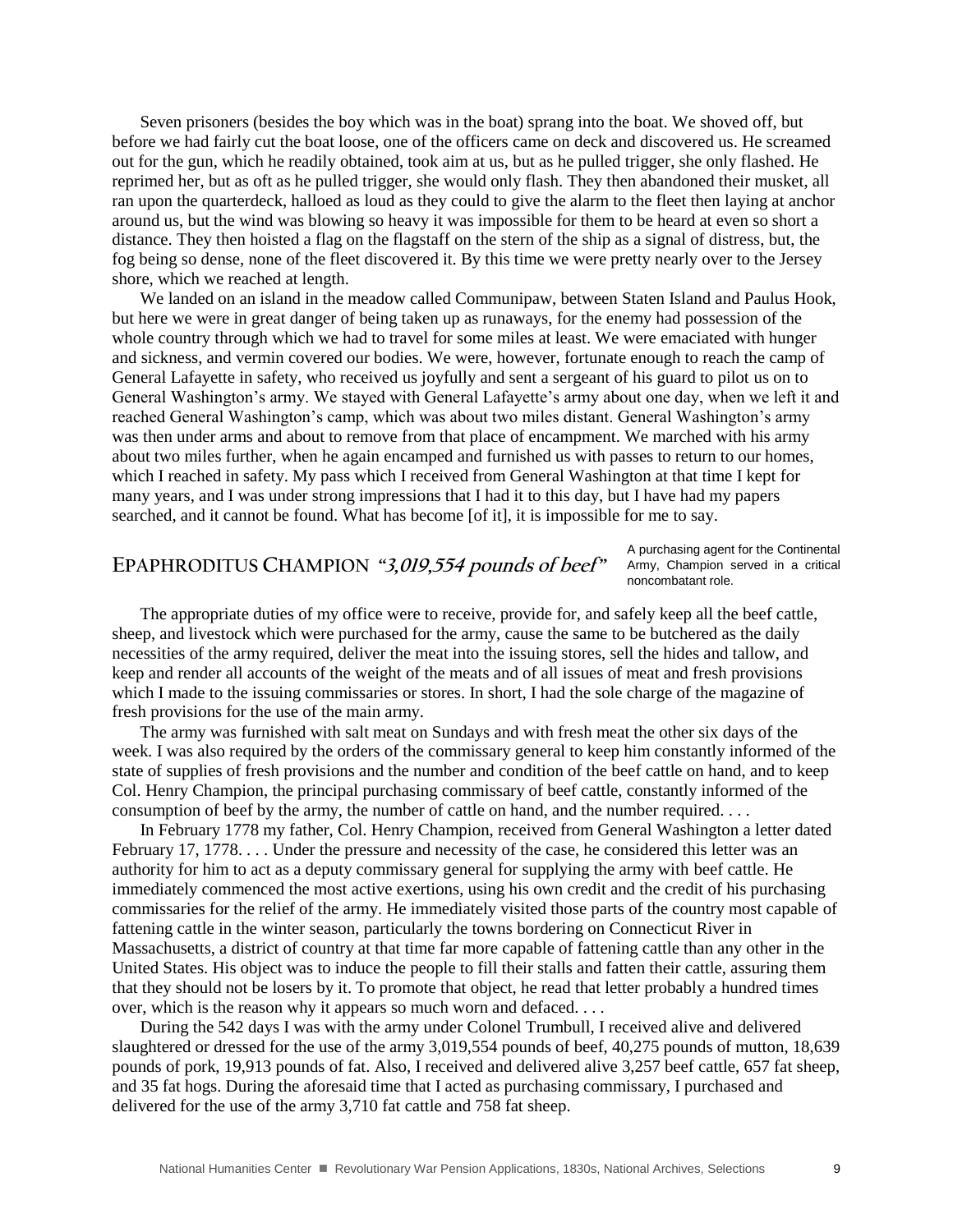### **ANGUS M<sup>c</sup>COY "the play of human destruction"**

McCoy fought in the ill-fated 1782 Sandusky Expedition, sent to destroy Indian towns in the Ohio country but routed by the Indians and their British allies.

Here we sent our spies [scouts] ahead, who had not gone far before they discovered the Indians.<sup>12</sup> The Indians gave chase to our spies and ran them hard. William Midkirk, one of the spies, having a swift horse, soon appeared, giving us the signal. We each mounted and went to meet them as fast as we could. There was one Indian who did outrun his comrades to meet us, but he was the first killed. We dismounted and endeavored to screen ourselves behind the few remaining trees and let them advance on us. The play of human destruction began. I think it was a little after the middle of the day when this powder music began. We continued watching and firing at our adversaries and them at us until dark occasionally. Soon after the commencement of the battle, a number of our men got wounded, some badly, and some fell to rise no more. I got my own clothes riddled with balls, but a merciful Providence preserved my flesh.

Finding that the Indians were concealed in the long grass, Daniel Leet mounted his horse and, as he passed me, looked me in the face, said "Follow me." I immediately gave the same invitation to those around me who were on foot. I took after Leet, who rode between a canter and a gallop and I suppose between fifteen and twenty after me. We routed them in groups out of the grass in this daring maneuver. In their consternation, not a gun was fired at us until Leet wheeled to the left, at which time two Indians discharged at Leet. I saw his horse bounce as if mortally wounded (but neither injured). Our pass was so quick we had no time to fire on them, and a kind Providence presented them. We supposed that we passed at least one half of the Indian line. The reason why Leet, I suppose, selected me was we were well acquainted, having served on a former draft together (but he is a few years past numbered with the dead, or I have not the least doubt would corroborate this statement).

Shortly after this, a brother soldier close by me got wounded. I asked him for the loan of his gun, it being a superior one to that of mine. He gave it me and his ammunition (mine I left on the battleground). I confess I felt myself stouter, being prepared with my additional stock of ammunition. We had some of as brave a men as ever shouldered a gun. We had some, it is true, were no credit to themselves, but they were the fewest number. I think we were at this work of destruction for at least five hours; dark at length prevented us, the night being short at this season of the year (being the fourth of June). We were all anxiety and expected that the same course would be pursued in the morning. But the Indians did not advance on us, and our officer gave us no orders to advance on them. . . .

The next day we made across through the plain and continued our course as fast as our wounded could bear, keeping together as well as we could in the evening, some of our small army being a small distance ahead. The Indians, laying in ambush, rushed on them and caught John Hayes, and before we could rescue him they had his scalp half raised off his head and inflicted a mortal wound with the tomahawk on the same. And shortly after, and before we were out of the plains, a body of Indians both on horseback and foot attacked our rear. Our small army gave them powder and ball in exchange, while our front gained [reached] the woods with the wounded. John McDonald got his thighbone broken with an Indian ball or slug. Captain Bilderback requested me to take charge of McDonald.

We got to the woods about dark, and there we camped for the night. It commenced and poured down rain and that very heavy for the forepart of the night. Hayes, who was still living, and McDonald was laid on one blanket. My business was to guard them. I walked around them all night, with the lock of my gun under my arm in order to keep it dry. At the break of day, things in readiness, we started. I got McDonald on a horse. Hayes was still living but could not live long. We left him there. The Indians did not attack us any more. I brought McDonald home with much difficulty, having to lead his horse all the way, as we had no road. He died in a few days after his arrival at home. I believe all the rest of the wounded were able to guide their own horses.

 $12$  McCoy was part of the Sandusky Expedition (aka Crawford Expedition) of 1782, sent to destroy enemy Indian settlements along the Sandusky River in the Ohio country. The Indians and their British allies defeated the initiative (near present-day Upper Sandusky, Ohio), leaving many Americans to retreat through the woods back to Pennsylvania.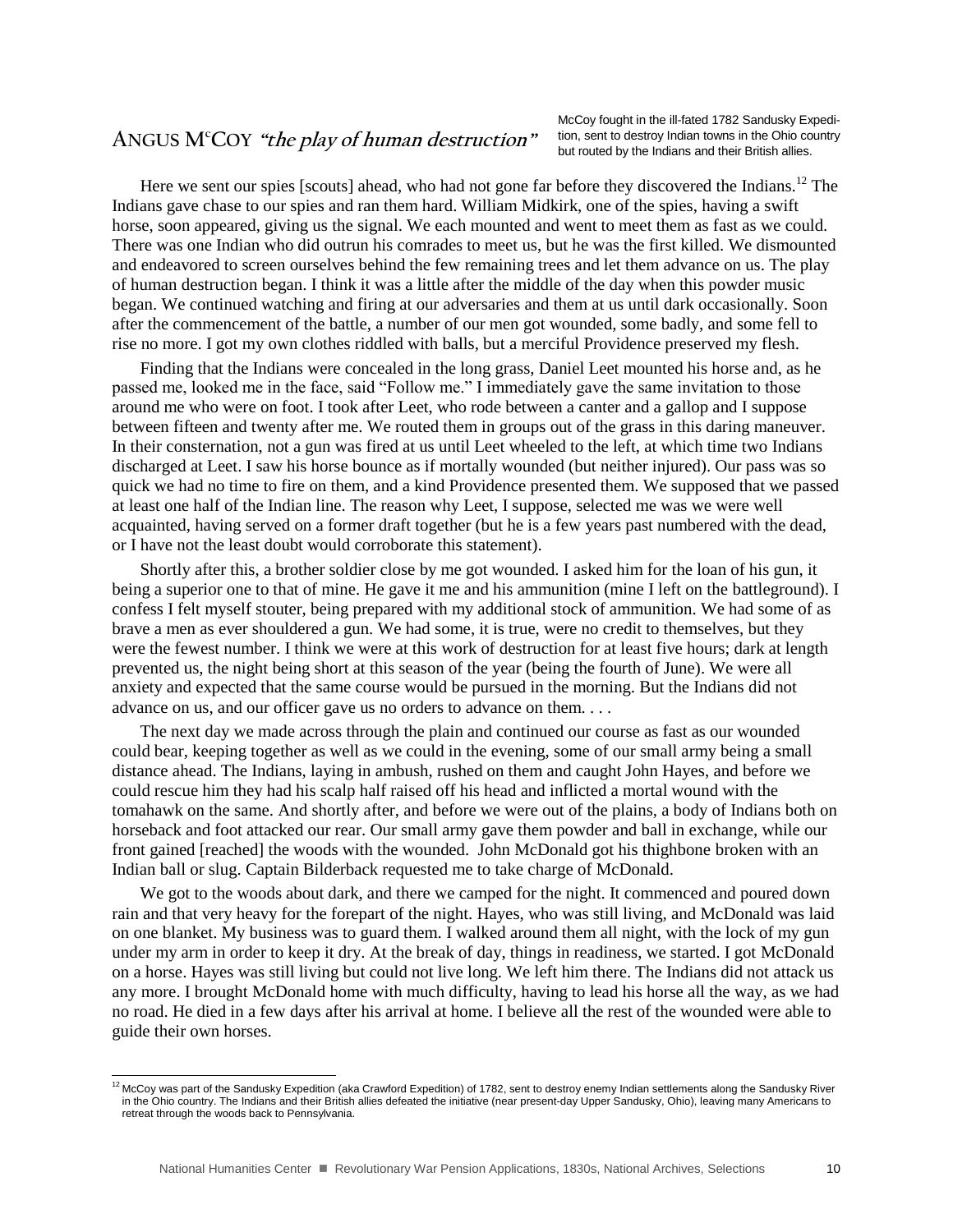### **JOSEPH WOOD "I felt much too sorrowful and gloomy"**

An enlistee at age 14, Wood was one of the few survivors of the Battle of Groton Heights (Conn.) in September 1781.

At the time when the fort was taken, $^{13}$  there were in the fort as I understood about seventy-five. I made my escape from the fort. A man by the name of Avery, whose Christian name [last name] I do not remember, also made his escape from the fort. I never heard of any others having made their escape from the fort at that time, but all who did not make their escape were put to death. Colonel Ledyard and Capt. Simeon Allen were killed.

When Colonel Ledyard found that he was not able to withstand the attack upon the fort, he opened the gate to surrender. As he did so, the British commander asked, "Who commands this fort?"

Colonel Ledyard answered, "I did, but you do now," and presented to the British commander his sword.

The British commander took the sword and thrust it through Colonel Ledyard. This I heard and saw. I then leaped the walls and made my escape. . . .

I stayed in New London [Conn.] overnight, and on the next morning I crossed over the river in a ferryboat and went to Fort Griswold. The dead were still lying in and about the fort, and the people were just then coming in to bury the dead. . . . I did not then look about to ascertain whether I knew any of the dead. I felt much too sorrowful and gloomy to do so then.

### **JOHN SUDDARTH "a deed of personal daring and coolness"**

Encamped at Yorktown in October 1781, Suddarth witnessed George Washington's courage under fire.

During a tremendous cannonade from the British in order to demolish our breastworks, a few days prior to the surrender, General Washington visited that part of our fortifications behind which your declarant [Suddarth] was posted and, whilst here, discovered that the enemy were destroying their property and drowning their horses, etc.<sup>14</sup> Not, however, entirely assured of what they were doing, he took his glass [telescope] and mounted the highest, most prominent, and most exposed point of our fortifications, and there stood exposed to the enemy's fire, where shot seemed flying almost as thick as hail and were instantly demolishing portions of the embankment around him for ten or fifteen minutes, until he had completely satisfied himself of the purposes of the enemy. During this time his aides, etc., were remonstrating [pleading] with him with all their earnestness against this exposure of his person, and one or twice drew him down. He severely reprimanded them and resumed his position. When satisfied, he dispatched a flag to the enemy, $15$  and they desisted from their purpose.

### **EDWARD ELLEY "the day will soon be ours"**

Drafted into the Continental Army, Elley was rewarded for a timely comment during the Battle of Yorktown, which ended with Cornwallis's surrender in October 1781.

The Continentals at this time were encamped about a mile off towards Williamsburg. I frequently saw General Washington riding around and directing the operations, and after the siege [of Yorktown] began my place was at the guns in the battery called Washington's Grand Battery. There were in this battery four twenty-four pounders [cannon], four eighteen-pounders, four twelve-pounders, and twelve mortar pieces, and these were fired in platoons, four at a time, and the mortars three at a time, making four rounds of mortars, in order to keep up a constant fire. And, whilst firing, the elevator [man] of the guns got in a violent passion because the men in assistance dodged when fired upon by the enemy from their portholes and produced a considerable confusion. And General Clinton,<sup>16</sup> coming up just at that moment, put things to rights, and I remarked to the men in his hearing, "Come, my brave fellows, stick to your posts and the day will soon be ours," and for this remark I was very soon rewarded with a good breakfast

<sup>&</sup>lt;sup>13</sup> Fort Griswold in Groton, Connecticut. Other eyewitness accounts confirm that the British continued firing on American soldiers after the fort had been surrendered. The victory was the last for the British in the north before Cornwallis's surrender two and a half months later.

<sup>&</sup>lt;sup>14</sup> By implication, the property and horses of civilians.

<sup>&</sup>lt;sup>15</sup> A messenger under a flag of protection.

<sup>&</sup>lt;sup>16</sup> Major General James Clinton of the Continental Army.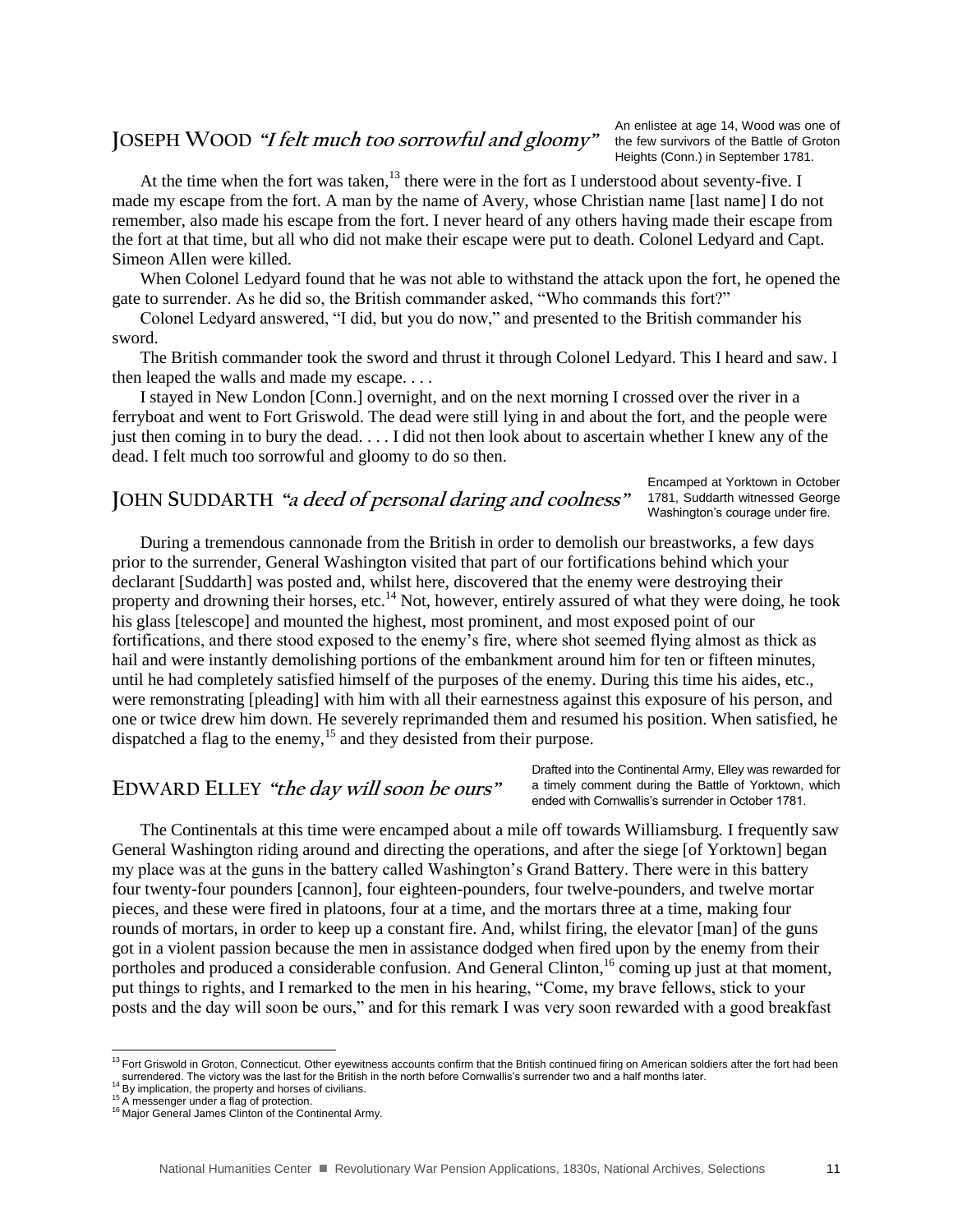from the general, which was very acceptable as I had not had a meal for twenty-four hours. And I never saw men more mystified than were these serving with me at the guns when I received the reward.

Shortly after the siege began, thirty-three of the enemy deserted and came around in a boat about midnight and joined us, and General Clinton gave them a pass to General Washington. And whilst engaged in firing the guns, it appeared to me as if the earth would sink beneath us.

### **SARAH OSBORN "No, he could not leave her behind"**

As one of many women who followed their husband soldiers during the war, Osborne witnessed Cornwallis's surrender at Yorktown, Virginia, in October 1781.

 $[A]$ fter deponent<sup>17</sup> had married said [Aaron] Osborn, he informed her that he was returned during the war, and that he desired deponent to go with him. Deponent declined until she was informed by Captain Gregg that her husband should be put on the commissary guard, and that she should have the means of conveyance either in a wagon or on horseback. That deponent then in the same winter season in sleighs accompanied her husband and the forces under command of Captain Gregg on the east side of the Hudson river to Fishkill [New York], then crossed the river and went down to West Point. . . .

. . . They continued their march to Philadelphia, deponent on horseback through the streets, and arrived at a place towards the Schuylkill where the British had burnt some houses, where they encamped for the afternoon and night. Being out of bread, deponent was employed in baking the afternoon and evening. Deponent recollects no females but Sergeant Lamberson's and Lieutenant Forman's wives and a colored woman by the name of Letta. The Quaker ladies who came round urged deponent to stay, but her said husband said, "No, he could not leave her behind." Accordingly, next day they continued their march from day to day till they arrived at Baltimore, . . .

They, however, marched immediately for a place called Williamsburg, as she thinks, deponent alternately on horseback and on foot. There arrived, they remained two days till the army all came in by land and then marched for Yorktown, or Little York as it was then called. The York troops were posted at the right, the Connecticut troops next, and the French to the left. In about one day or less than a day, they reached the place of encampment about one mile from Yorktown. Deponent was on foot and the other females above named and her said husband still on the commissary's guard. . . .

Deponent took her stand just back of the American tents, say about a mile from the town, and busied herself washing, mending, and cooking for the soldiers, in which she was assisted by the other females; some men washed their own clothing. She heard the roar of the artillery for a number of days, and the last night the Americans threw up entrenchments. It was a misty, foggy night, rather wet but not rainy. Every soldier threw up for himself, as she understood, and she afterwards saw and went into the entrenchments. Deponent's said husband was there throwing up entrenchments, and deponent cooked and carried in beef, and bread, and coffee (in a gallon pot) to the soldiers in the entrenchment.

On one occasion when deponent was thus employed carrying in provisions, she met General Washington, who asked her if she "was not afraid of the cannonballs?"

She replied, "No, the bullets would not cheat the gallows," that "It would not do for the men to fight and starve too."

They dug entrenchments nearer and nearer to Yorktown every night or two till the last. While digging that, the enemy fired very heavy till about nine o'clock next morning, then stopped, and the drums from the enemy beat excessively. Deponent was a little way off in Colonel Van Schaick's or the officers' marquee and a number



 $17$  Osborn's pension application, like many, was dictated to a transcriber.